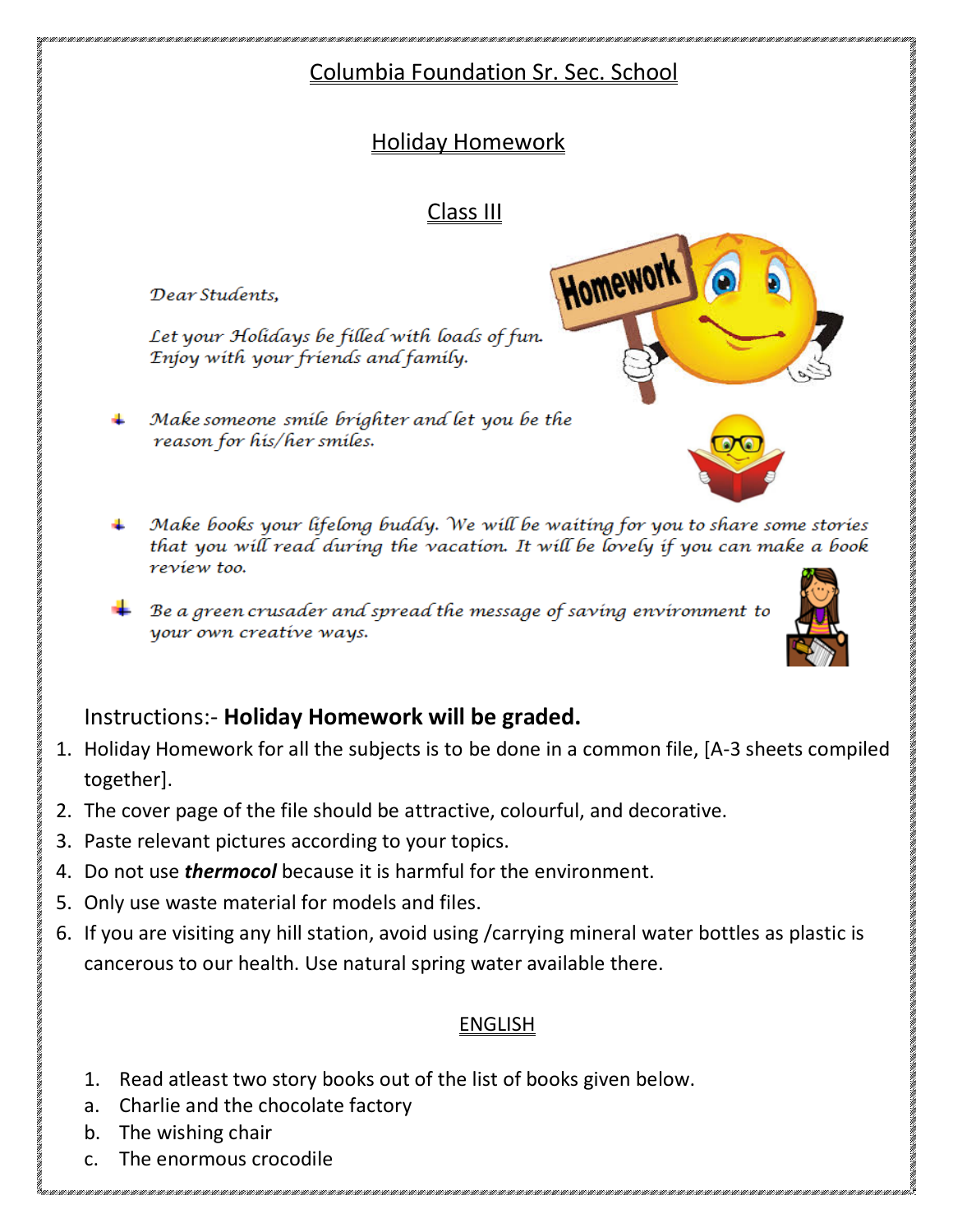After reading the book, do the following exercises.

- Pick out any 20 new words you have come across in your storybook and frame sentences using those words.
- $\cdot$  Arrange these words in alphabetical order and write their meanings.
- 2. Learn a new skill (any new game, instruments, cycling, new dish etc) .Click and paste your pictures. Write about your experience of the same.
	- $\triangleright$  How do you learn?
	- $\triangleright$  What did you enjoy the most during that process?
	- $\triangleright$  What were the setbacks you experienced and how you overcome that?
- 3. Paste pictures of different logos. Imagine that you own an oil company. Design a logo for your company and write a slogan /quotation on how to save natural resources.

### E.V.S

- 1. Kitchen is a symbolic heart of a home, the place where everyone comes together to smell simmering sauces.
- $\mathbf{\hat{P}}$  Make a dish with the help of parents . Write the recipe and ingredients used. Paste its Pictures also.
- Sow tender seedlings into a pot and watch them grow and blossom every day. Give it some funny name .Bring it after holidays.
- $\cdot$  Collect pictures of ten automobiles that run on petrol/diesel. Paste their pictures, label them and write ten lines how pollution can be controlled created by these automobiles.

### MATHS

- 1. Revise tables up to 10.
- 2. Make a caterpillar and write odd/even between 51-100(use waste material )
- 3. Mention three food items you eat in the breakfast (for five days) along with its price and find the total amount spent .e.g.-

| <b>BREAKFAST</b> | Item           | Item         | Item      | Total   |
|------------------|----------------|--------------|-----------|---------|
| DAY <sub>1</sub> | Bread Rs. 30/- | Jam Rs. 30/- | Milk 30/- | $110/-$ |
| DAY 2            |                |              |           |         |
| DAY <sub>3</sub> |                |              |           |         |
| DAY <sub>4</sub> |                |              |           |         |
| DAY <sub>5</sub> |                |              |           |         |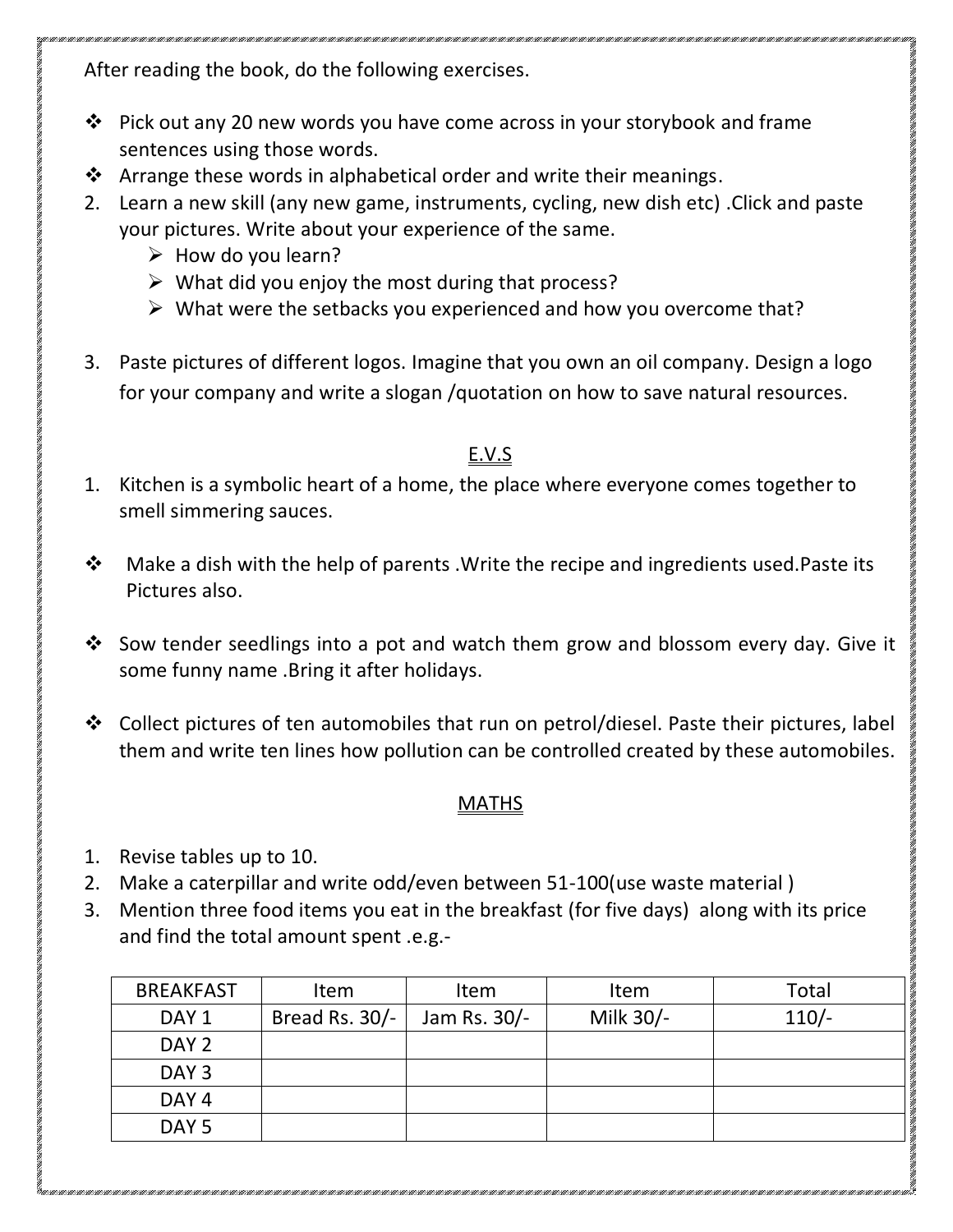$\triangleright$  Paste the wrappers also.

#### HINDI

ा पंचतंत्र, 'अकबर- वीरवल' या 'तेनाल राम' की कहानिया<br>पढिर तथा उसमें से किसी रुक्त पात्र पर अपने विचार  $7772$   $\frac{1}{2}$  $x$   $\frac{1}{x}$   $\frac{1}{x}$   $\frac{1}{x}$   $\frac{1}{x}$   $\frac{1}{x}$   $\frac{1}{x}$   $\frac{1}{x}$   $\frac{1}{x}$   $\frac{1}{x}$   $\frac{1}{x}$   $\frac{1}{x}$   $\frac{1}{x}$   $\frac{1}{x}$   $\frac{1}{x}$   $\frac{1}{x}$   $\frac{1}{x}$   $\frac{1}{x}$   $\frac{1}{x}$   $\frac{1}{x}$   $\frac{1}{x}$   $\frac{1}{x}$   $\frac{1}{x$ र संतुलित आहार जीवन का आद्याय' अच्छी सेहता<br>के लिए हमें क्या खाना -पाहिर ? चित्र सहित लिखिर 1  $\frac{1}{4}$   $\frac{1}{21}$   $\frac{1}{100}$   $\frac{1}{100}$   $\frac{1}{100}$   $\frac{1}{100}$   $\frac{1}{100}$   $\frac{1}{100}$   $\frac{1}{100}$   $\frac{1}{100}$   $\frac{1}{100}$   $\frac{1}{100}$   $\frac{1}{100}$   $\frac{1}{100}$   $\frac{1}{100}$   $\frac{1}{100}$   $\frac{1}{100}$   $\frac{1}{100}$   $\frac{1}{10$ 

#### ART

- $\mathbf{\hat{P}}$  Pencil stand with waste coloured pencils.
- $\mathbf{\hat{P}}$  4 animals or birds with waste tetra packs.

#### **Please follow the list of models to be made according to the Roll numbers.**

Roll no. 1 - Train , Roll no. 2 -cycle, Roll no. 3- gas stove, Roll no. 4- chulha

Roll no. 5 -Paint box, Roll no. 6— Gas cylinder, Roll no. 9—Angithi, Roll no. 10— Candle (Big and colourful)

Roll no. 9 -LPG gas cylinder, Roll no. 10 - Iron, Roll no. 11-truck, Roll no. 12- petromax

Roll no. 13 -Hot air balloon, Roll no. 14- Tandoor, Roll no. 15- aero plane, Roll no. 16- cars Roll no. 17-Gobar gas plant, Roll no.18 steam ships, Roll no. 19- Scooter, Roll no. 20- bus

Roll no. 21 - Rickshaw, Roll no. 22 - petrol pump, Roll no. 23 - generators, Roll no. 24 petromax